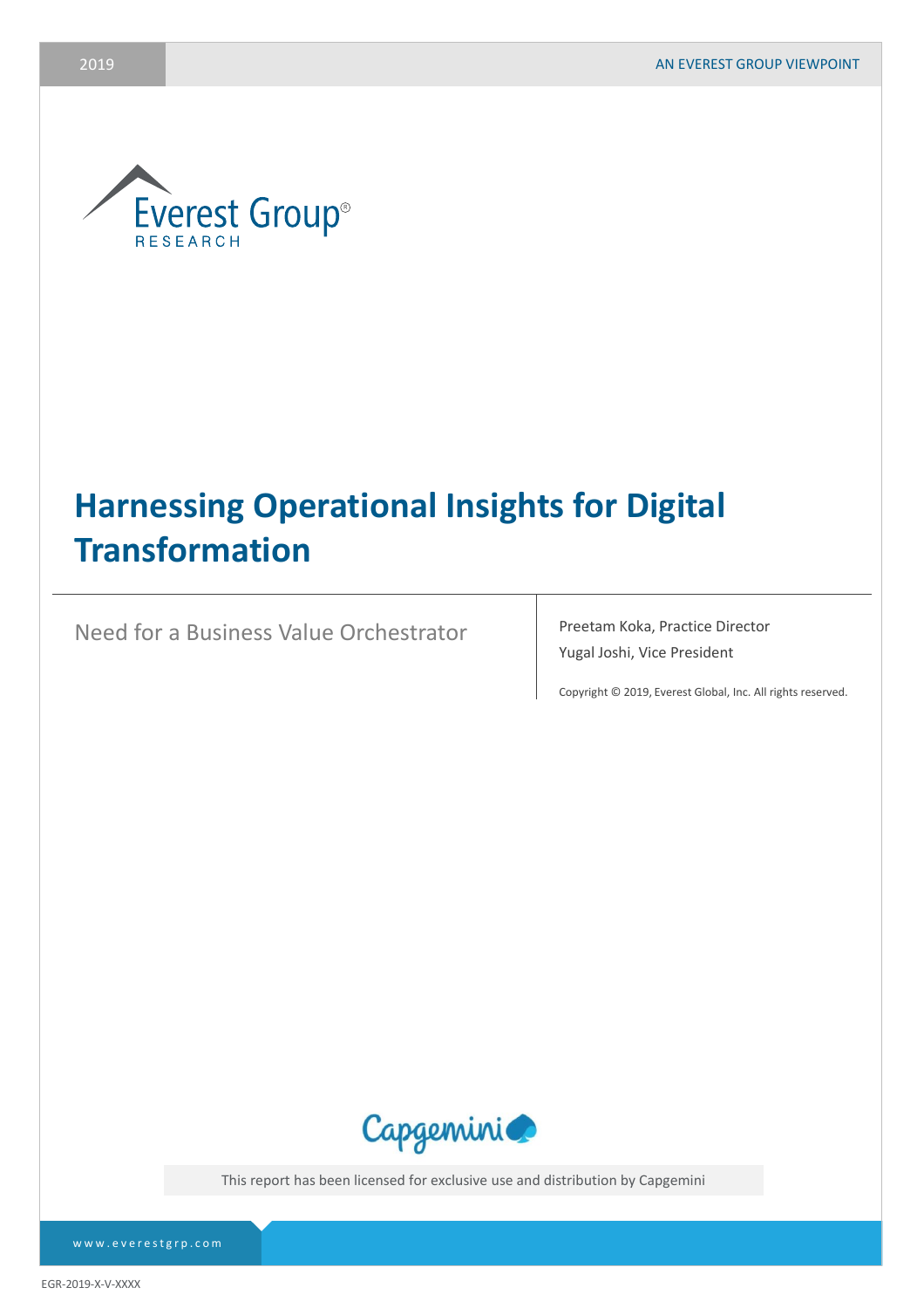# Executive summary

As enterprises move through their digital journey, most are pursuing large-scale transformation efforts. However, challenges such as limited visibility across end-to-end operations, sub-optimal insights from enterprise IT landscape, and limited alignment between IT and business outcomes are impacting their ability to derive business value from such efforts. Our research indicates that 73% of enterprises failed to realize sustained returns from their digital transformation efforts.

In order to achieve business performance and efficiency improvements, enterprises need to leverage their treasure trove of operational data to generate actionable insights. This requires enterprises to establish a Business Value Orchestrator platform that provides a consolidated view across technology and business operations, generates data-driven insights, and monitors and performs actions to improve outcomes aligned business metrics.

Establishing a Business Value Orchestrator can help enterprises achieve greater operational efficiency of IT and business processes, align outcomes centered around business objectives, and enable an intelligent operations model. This not only helps improve performance of IT metrics such as, availability, resiliency, and resolution time but also helps streamline smooth functioning of business operations which is critical for enterprises to successfully derive value from transformation efforts.

Successfully establishing and scaling the Business Value Orchestrator at the enterprise level not only requires the technology backbone, but also requires driving continuous evolution, and, most importantly, evolving KPIs to measure business value.

This report analyzes the challenges enterprises are facing in deriving value from digital transformation, and describes how enterprises can adopt a Business Value Orchestrator to measure and derive business value. The key areas of focus are:

- Enterprises' expectations of generating value from digital transformation
- Challenges impacting enterprises in deriving value from digital transformation
- The need for a Business Value Orchestrator and understanding its building blocks
- What enterprise can achieve from the Business Value Orchestrator
- Critical success factors and best practices for establishing a Business Value Orchestrator
- Approach enterprises can follow to move through their Business Value Orchestrator adoption journey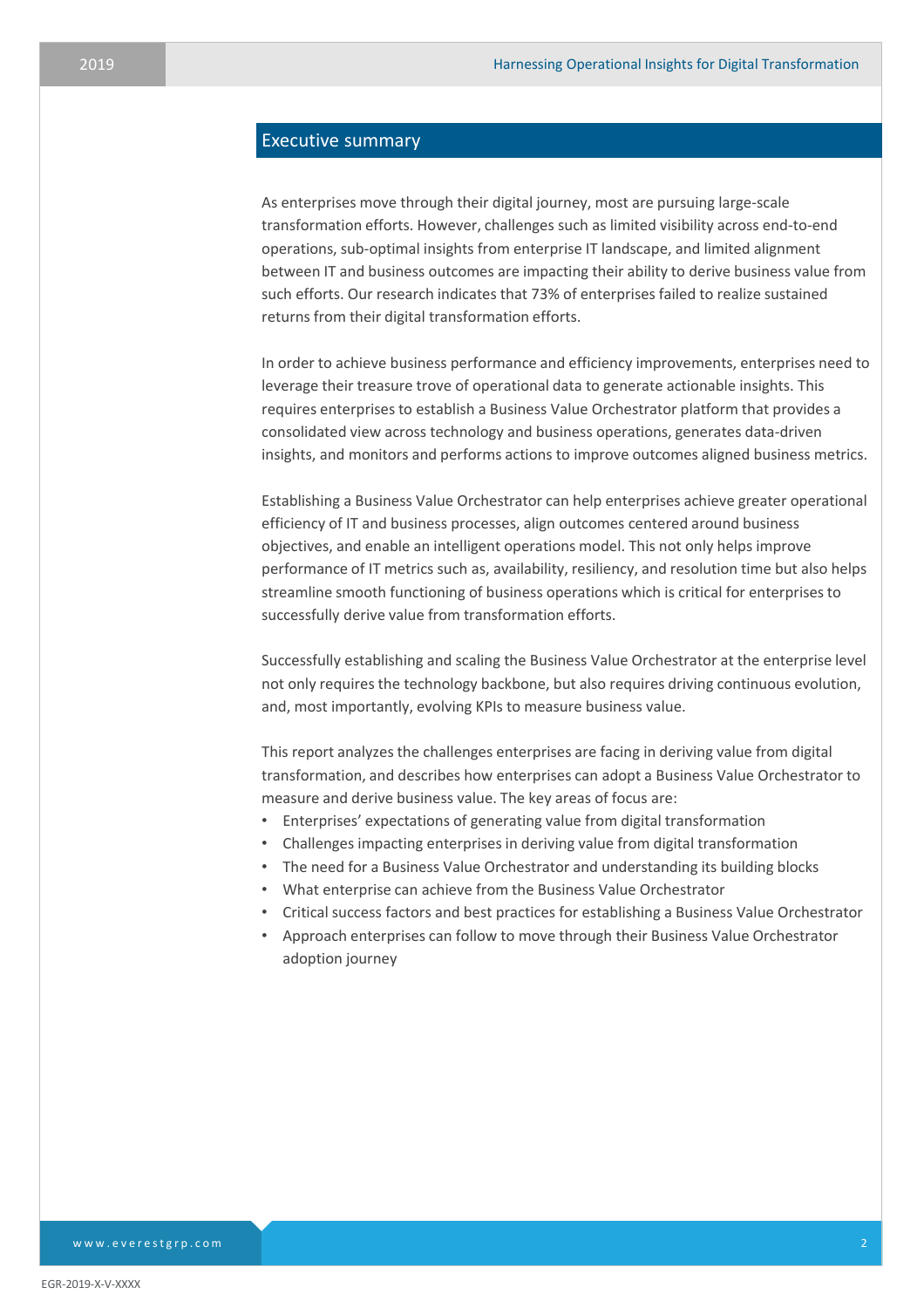# Enterprises' priorities of deriving value from digital transformation

# **Everest Group perspective**

The key imperatives driving enterprise success in the digital age include enhancing business performance, driving efficiency gains through improvement in existing business processes, and delivering enhanced stakeholder experience. Enterprises aim to leverage insights from operations to achieve improvements across business and IT processes.

## Exhibit 1

Top 3 priorities of deriving value from digital transformation

Source: Everest Group (2019)

In order to achieve meaningful and measurable business outcomes from transformation initiatives, enterprises aim to leverage insights from IT and business operations to derive value across three priority areas: effectiveness, experience and efficiency.



experience delivered to all stakeholders including customers, employees and partners. Enterprises expect to transform IT to improve reliability and availability, leverage insights for personalized experience, and streamline processes to reduce variability.

• **Efficiency:** Achieving efficiency gains through transformation is a key objective for enterprises. They aim to eliminate process inefficiencies and find opportunities for automation of business processes to derive value through faster speed of delivery while maintaining cost efficiency.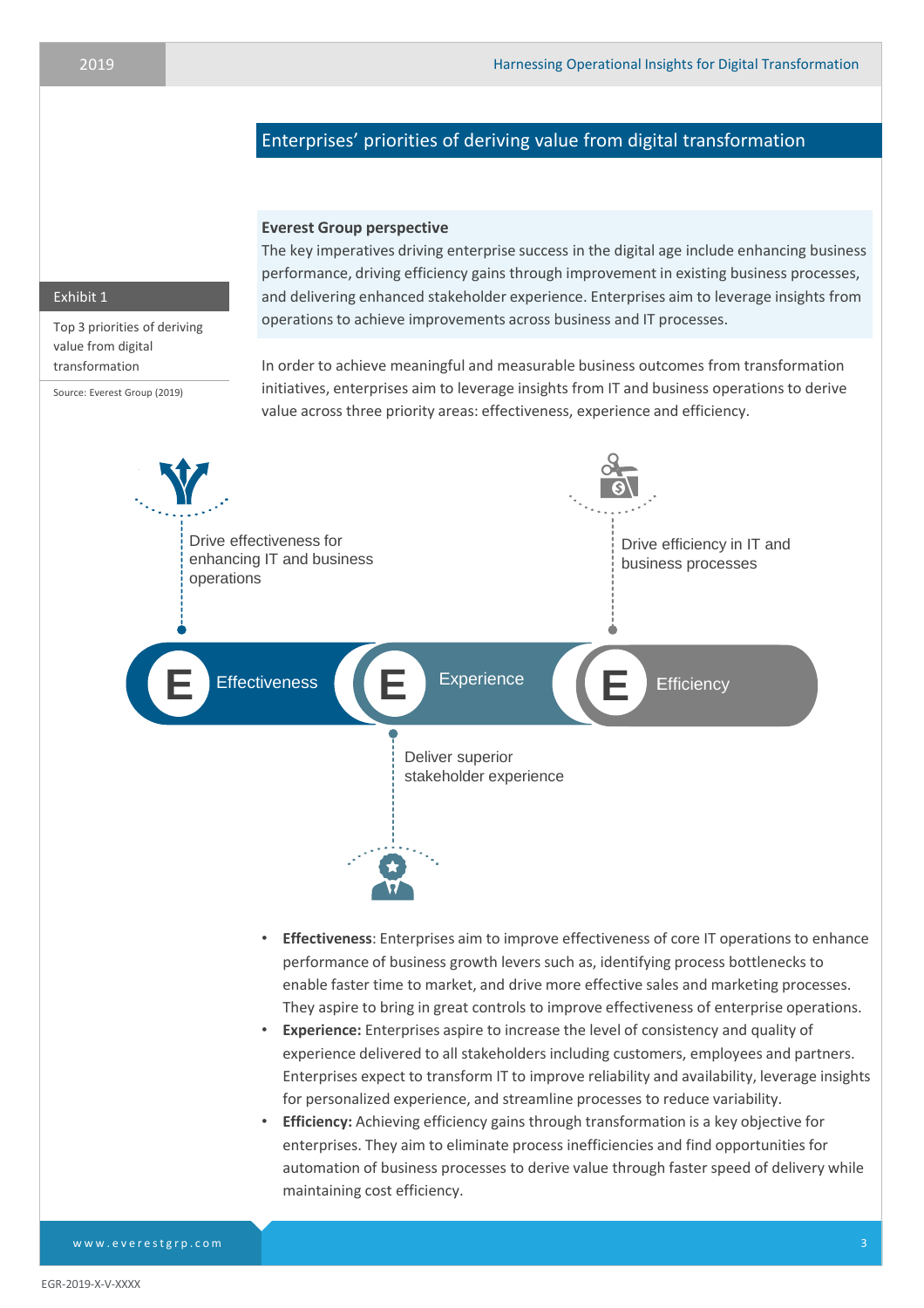# Enterprises' are facing challenges to derive business value from digital transformation

# **Everest Group perspective**

Limited visibility across enterprise operations and sub-optimal insights from enterprise IT landscape are impacting the ability to generate business value. Although several enterprises are pursuing large-scale transformation efforts, they have had limited success in realizing the desired business outcomes.

As enterprises move through their digital transformation journey, most enterprises are pursuing large-scale efforts to capture the benefits of digitalization. Yet success from these transformation efforts is proving to be elusive. Very few enterprises are able to create meaningful impact on improving the enterprise's performance, generating tangible benefits, and sustaining those benefits. Although enterprises have demanding aspirations from digital transformation initiatives, only a few enterprises are able to fully achieve desired business outcomes as indicated in exhibit below.

# Exhibit 2

Impact of digital transformation on business  $outcomes<sup>1</sup>$ 

Source: Everest Group (2019)



Only **16%** of enterprises believe digital transformation had significant impact on **revenue growth**



Only**14%** of enterprises believe digital transformation had significant impact on enhancing **operational efficiency**

Only**21%** of enterprises believe digital transformation had significant impact on improving **customer experience**

Enterprises leaders are facing challenges to successfully implement digital transformation programs. Our research

indicates that **78%** of enterprises fail in their digital transformation initiatives. <sup>2</sup>

process cycle time, improving process efficiency, enhancing employee productivity, enabling new products and services, and creation of new revenue streams. of enterprises failed to realize sustained returns from



In most cases, enterprises have had limited success in implementing digital initiatives as envisioned and realizing sustained returns from digital transformation investments. While digital transformation efforts have been able to make a relatively stronger impact on metrics related to enhancing customer experience and brand reputation, enterprises still struggle to create meaningful impact on efficiency gains and growth levers such as reducing

- 1 Everest Group's research with 95 global CDOs and IT leaders from large enterprises (revenue >US\$1 billion)
- 2 Everest Group's research with 180+ CXOs / business heads from large enterprises (revenue >US\$1 billion)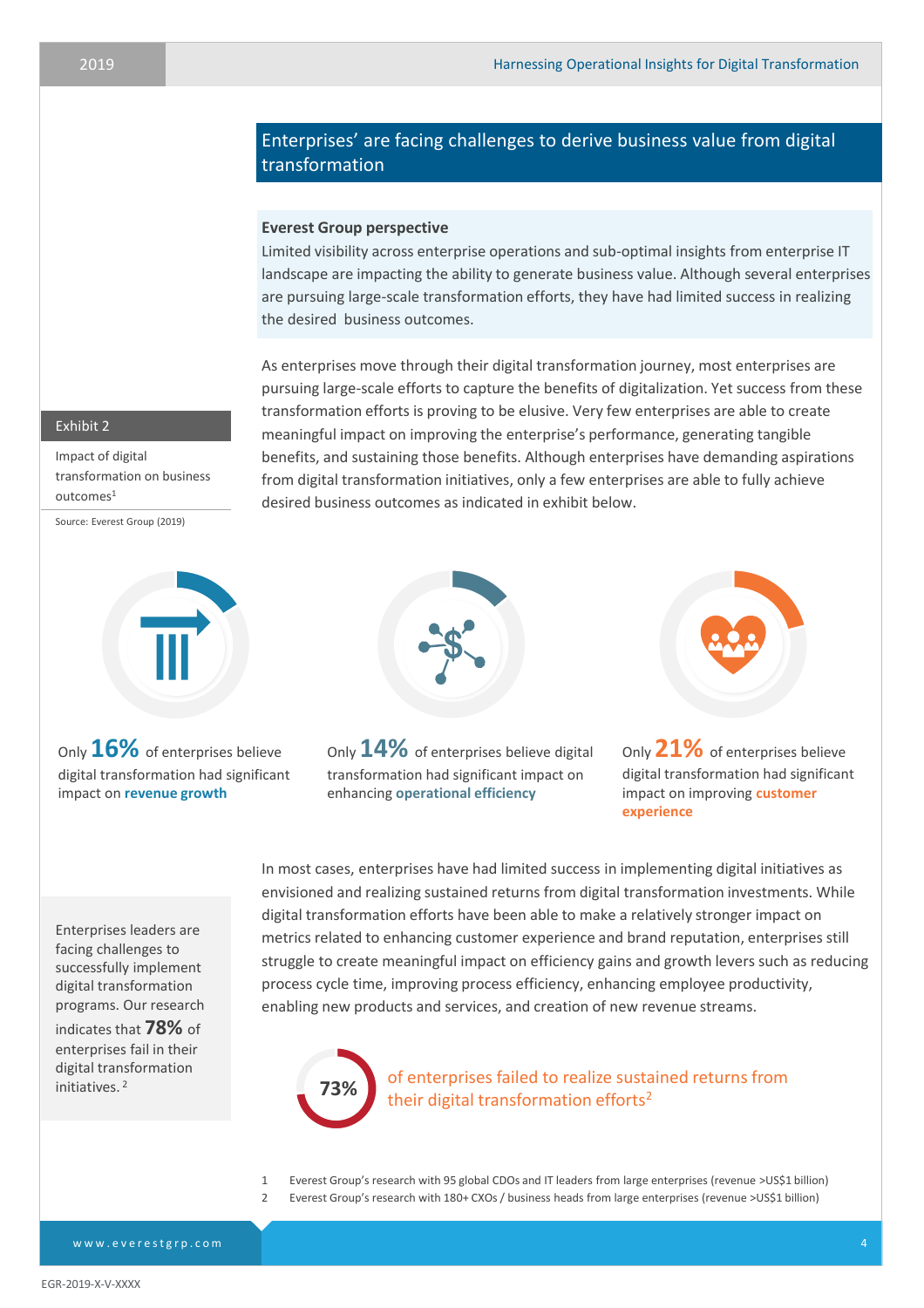Enterprise executives are facing significant challenges in deriving business value from digital transformation programs, as demonstrated in Exhibit 3.



- **Sub-optimal insights from enterprise IT landscape**: Digital transformation is resulting in an accelerated explosion of data volumes and diverse nature of data being generated by the IT landscape. Although, most enterprises are sitting on a wealth of operational data from business processes, users, customers, IT assets and external sources, they are unbale to fully utilize it to create actionable insights to improve operational and process efficiency KPIs.
- **Limited alignment between IT and business outcomes**: Enterprises lack a shared set of KPIs across IT and business teams with accountability for business outcomes. In order to create meaningful value for business, outcomes of digital transformation should be aligned to measurable business objectives and KPIs. This means the ability to measure not just the performance of IT, but the performance and efficiency of business processes that IT enables.

Often digital transformation involves changes across multiple dimensions of IT and business. This requires careful and deliberate orchestration of IT and business processes across the enterprise to improve performance, efficiency and competitiveness.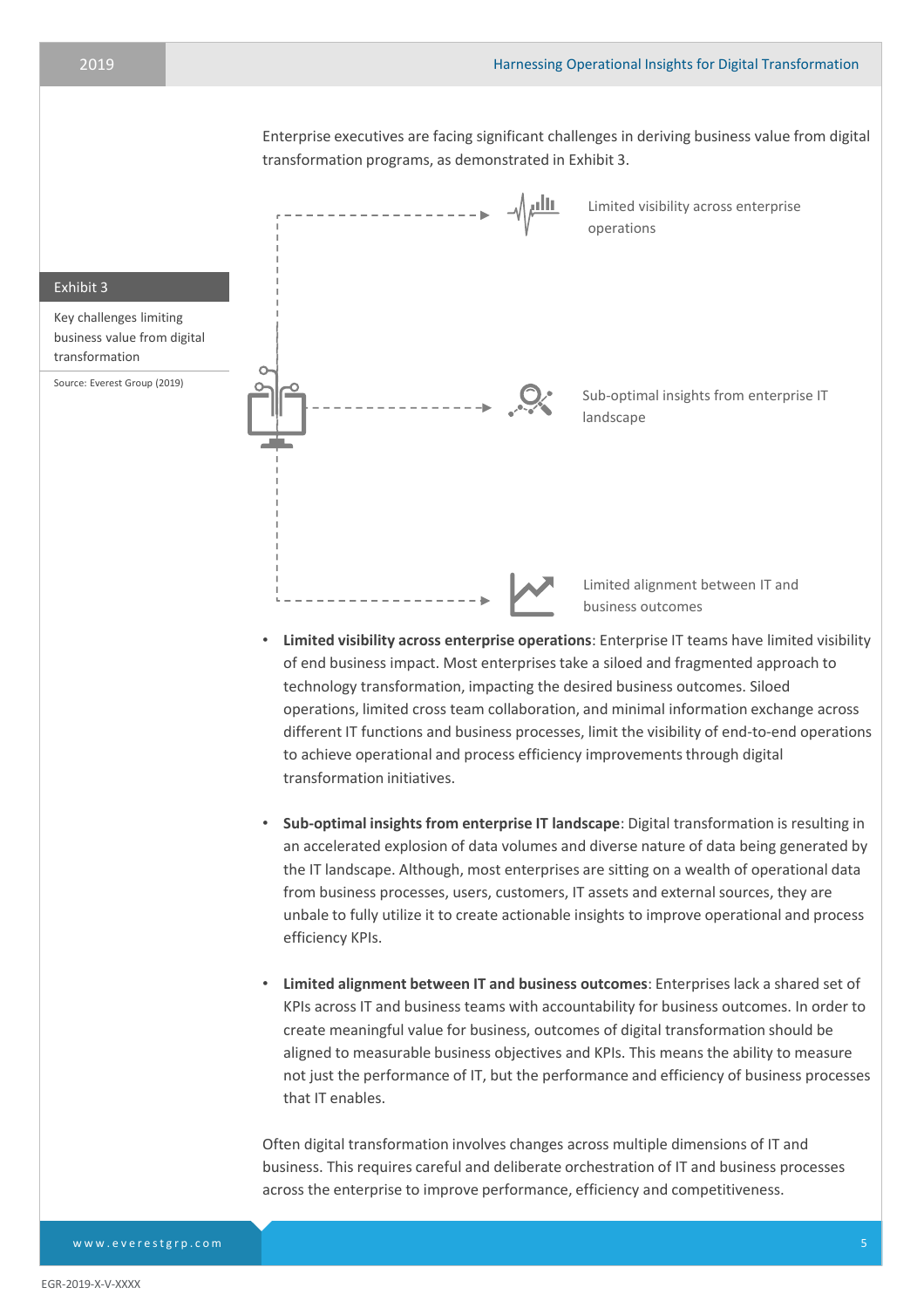# Introducing the Business Value Orchestrator

# **Everest Group perspective**

To effectively enable an intelligent operations model, and improve business performance and efficiency, enterprises need to ensure seamless orchestration of underlying technologies and enterprise operations data by establishing a Business Value Orchestrator that acts as a nodal center to monitor and perform actions across the enterprise.

# Exhibit 4

Building blocks of a Business Value Orchestrator

Source: Everest Group (2019)

Everest Group defines Business Value Orchestrator (BVO) as a platform that acts as a nodal center, orchestrates integration of operations data, generates actionable insights using advanced analytics, and facilitates intelligent automation of IT and business processes to improve business performance and efficiency.

The exhibit below describes the building blocks of a Business Value Orchestrator.



Enterprises need to adopt an integrated approach to collect data from varied sources such as infrastructure, network, applications, end-user devices, and IoT devices; interpret the data to find patterns and anomalies; analyze data correlations, provide predictive and preventive insights to reduce business disruption, improve process efficiency, and take corrective action quickly and intelligently.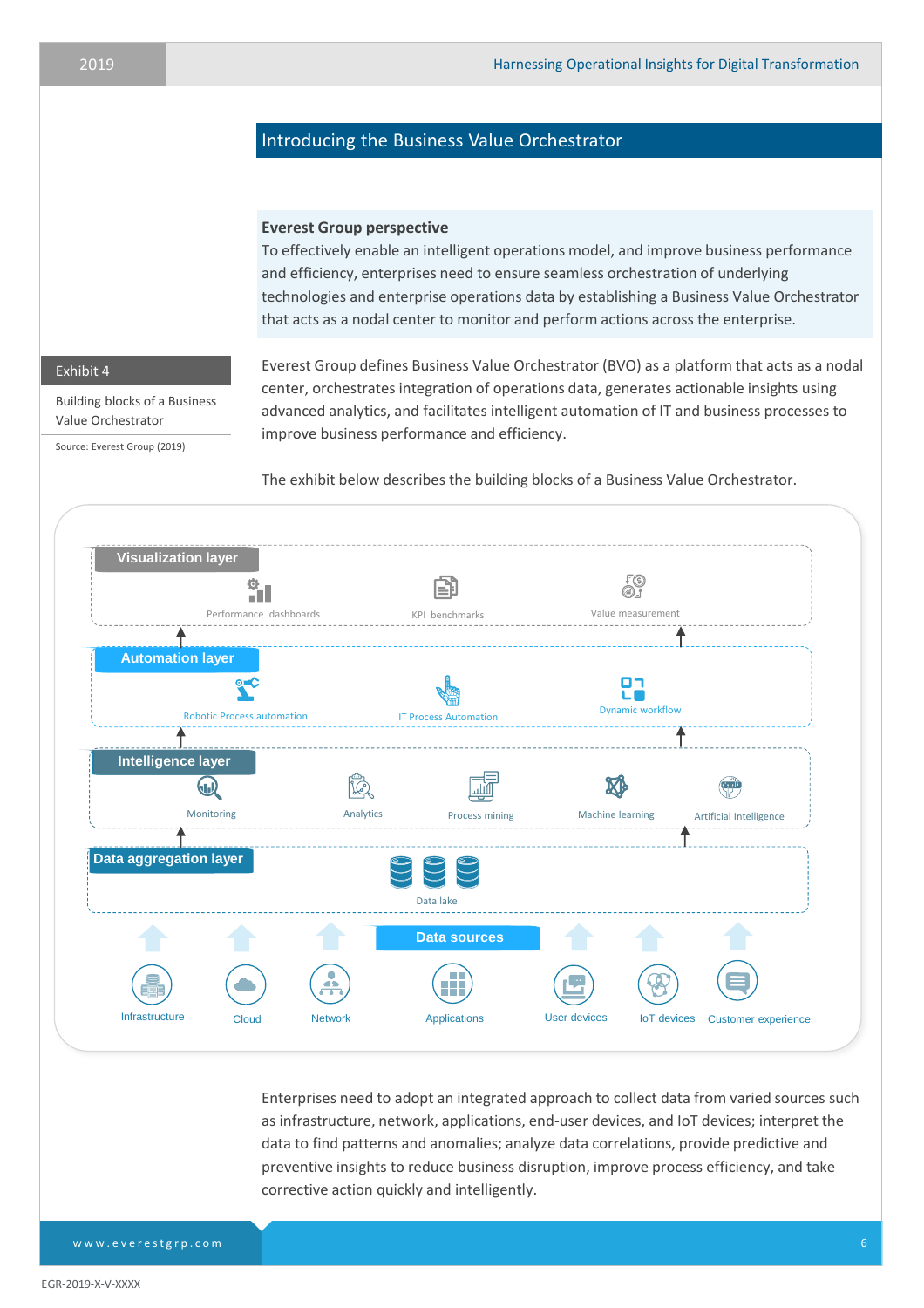#### **Establishing data sources**

The foundation of the BVO is data, and so enterprises need to monitor and analyze data from disparate sources across the entire business and IT ecosystem. In a typical enterprise environment, the data sources should include data generated by infrastructure and network monitoring tools, application performance management tools, cloud management platforms, service management tools, device performance trackers , IoT devices and customer experience monitoring tools.

#### **Data aggregation layer**

The data aggregation layer should seamlessly connect to multiple data sources, consolidate unstructured and structured data, and orchestrate the data that is being ingested across silos. The data layer should comprise of a data lake that will form the basis for discovering patterns that could otherwise not be detected by correlating data from disparate sources. For example, analyzing historical operational data across thousand of infrastructure and network assets could help predict and prevent future outages.

## **Intelligence layer**

The intelligence layer enables the data that is ingested to extract actionable insights out of it. This layer will actively monitor data, conduct process mining, detect anomalies and discover patterns to deliver predictive and preventive insights. Leveraging AI and ML techniques will build capabilities to draw correlations, establish cause-effect relationships, make predictions based on pattern analysis, generate alerts through detection of anomalies and auto remediate some of the commonly occurring issues. The intelligence layer should have the ability to continuously learn and enhance its functioning and adapt to evolving changes in the business and IT landscape.

#### **Automation layer**

Automation layer, uses the outcomes generated by the intelligent layer to automatically create and apply a response or improvement for the issue identified. Through the use of robotic process automation and IT process automation, rule-based human actions can replicated for driving process improvements. Developing algorithms, dynamic workflows can be created to automate the sequence of processes.

#### **Visualization layer**

The visualization layer provides the interface through which the business and IT teams can interact and orchestrate the platform. This layer brings together in one place, performance metrics, KPI benchmarks, measures value derived from process improvement and automation across business and IT dimensions.

Enterprises leaders believe their current data landscape is so complex that is limits the agility of the organization. For example, **45%** of these leaders mention that increasing complexity of the data landscape is

impacting the ability to derive actionable insights.<sup>1</sup>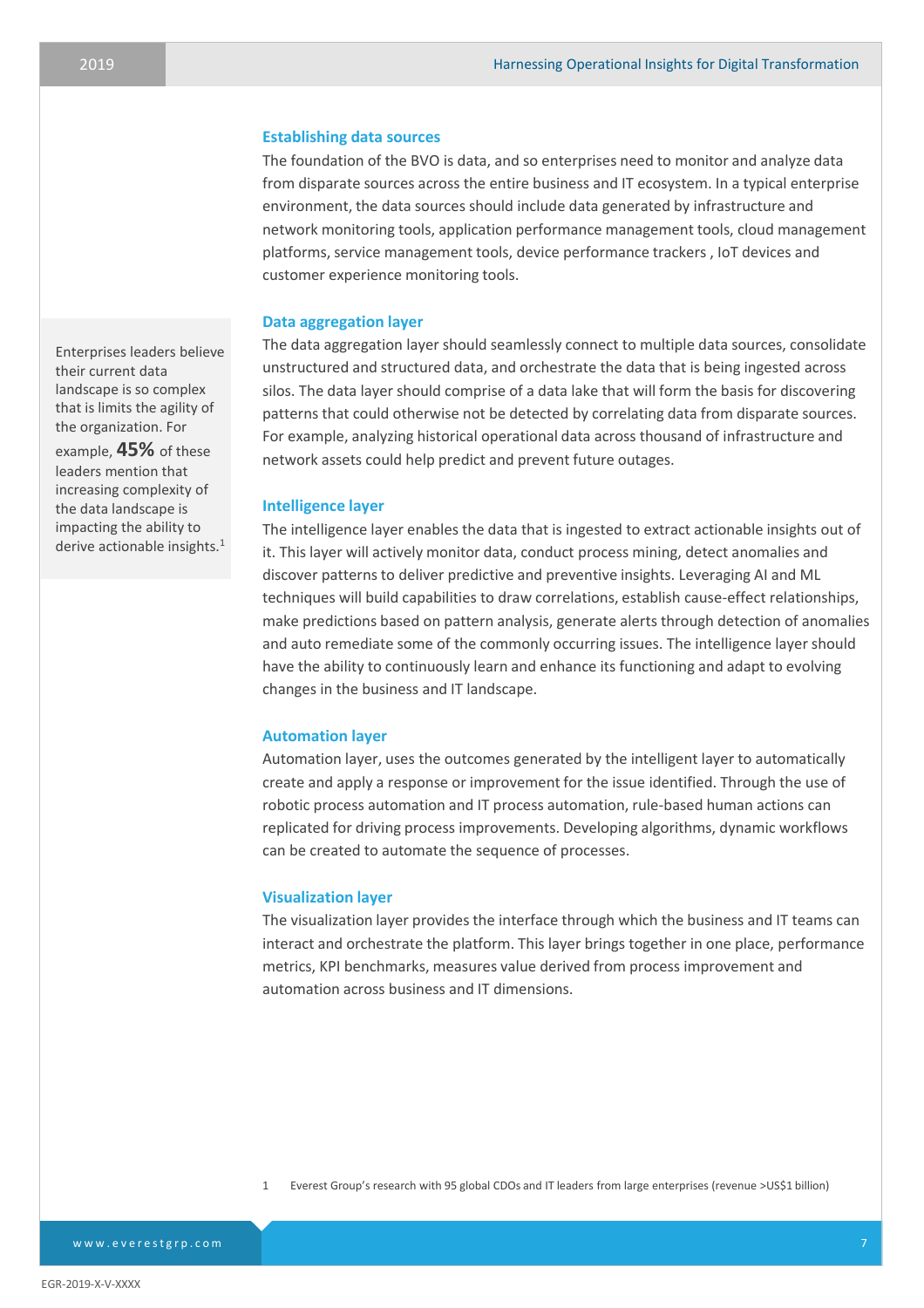# What enterprise can achieve from Business Value Orchestrator?

#### **Everest Group perspective**

Establishing a BVO helps enterprises to enable a consolidated view of enterprise operations, generate data-driven insights to improve efficiency of IT and business processes, perform proactive and contextual actions to improve outcomes, and continuously measure value of business aligned metrics.

#### **Outcomes aligned to business objectives**

The BVO allows enterprises to continuously measure value of business aligned metrics. It provides a platform for IT and business services teams to become more aware of the impact by aligning and measuring business KPIs. For example, measuring reduction in IT downtime could be linked to measurements that indicate improvement in process cycle time or cost efficiency achieved or its impact on user experience. In addition, leveraging a robust business KPIs library, enterprises can benchmark KPIs to not only with different business units or geographic units within the organization, but also compare against industry best-inclass benchmarks.

## **Insights-driven intelligent operations**

Integrating operational data across all disparate sources into one reservoir reduces the risk of dissonance across the operations landscape. Using the BVO enterprises can leverage their operational data to generate data-driven insights to perform proactive, predictive and contextual actions to improve business efficiency and performance. For example, IT teams can get access to real-time insights around why a service is likely to experience or is already experiencing an issue to proactively address any potential issues. Applying AI and ML techniques further help identify patterns automatically and enhance the confidence levels of the predictions.

#### **Operationally efficient IT and business processes**

The BVO provides a consolidated view of end-to-end enterprise operations with complete visibility across IT and business processes. It promotes strong collaboration between IT and business operations teams, and enables better data-driven decision making. The BVO brings in a single-source-of-truth, enabling effective information exchange across all data siloes to correlate process dependencies, identify bottle necks, proactively detect anomalies, and generate real-time predictive insights to remediate and streamline processes. For example, a service ticket resolved through auto remediation, can bring down Mean Time to Recover significantly and help improve the business processes.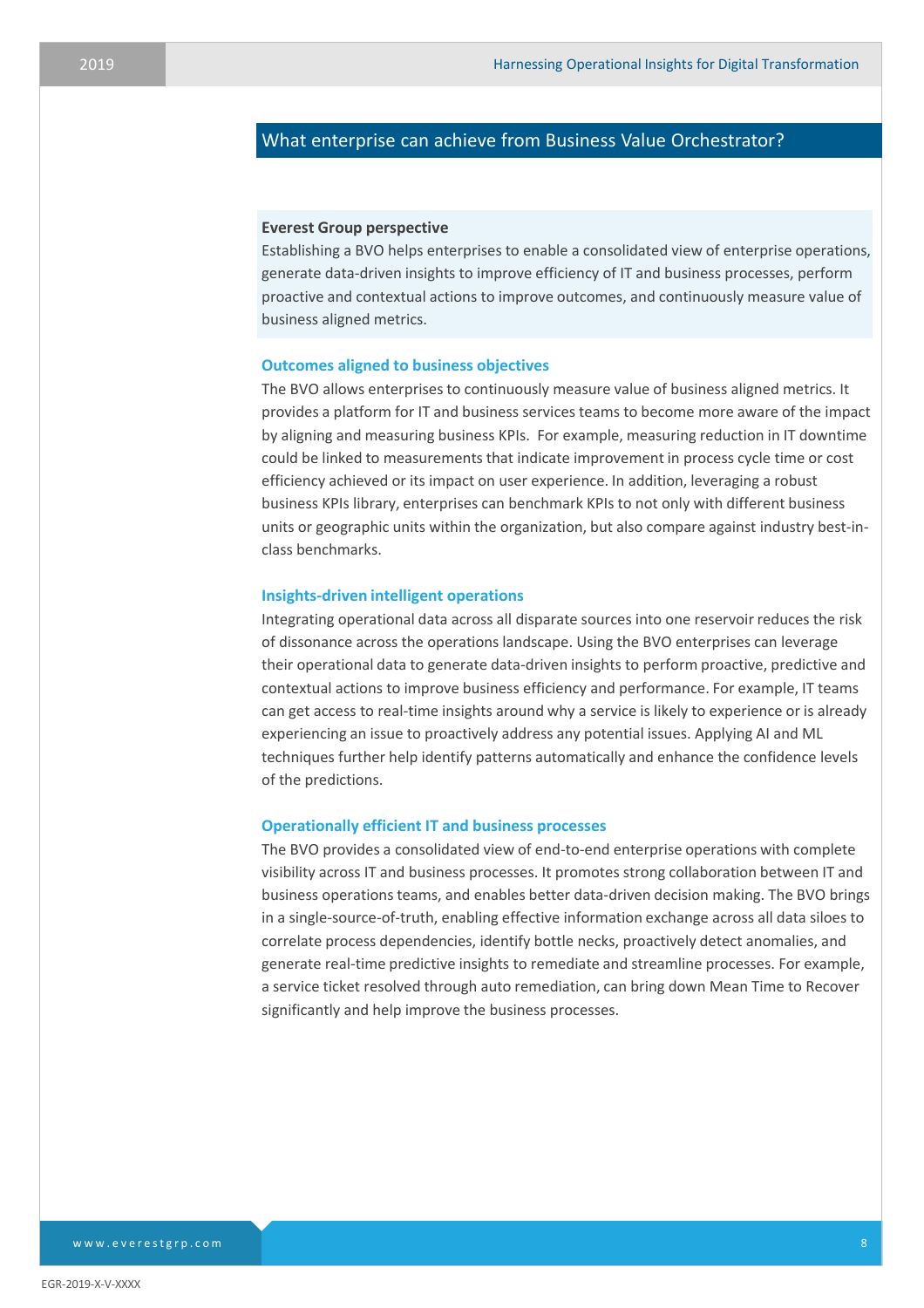# Critical success factors for establishing a Business Value Orchestrator

## **Everest Group perspective**

Establishing a BVO not only requires enabling the technology building blocks, but also fostering a culture of continuous change and evolution, moving towards a technology landscape that is interoperable, and, most importantly, measuring value through a set of evolving metrics aligned to business outcomes.

#### Exhibit 5



# **Drive continuous evolution**

As enterprises evolve through their BVO journey, they need to foster a culture and technology landscape that promotes continuous evolution and improvement. Building a culture that promotes collaboration, experimentation, incremental innovation, and decision making that is data-driven is critical. A mind-set of continuous evolution needs to be embedded at core of the organization, woven into the everyday fiber of business and technology operations rather than being an activity. It is imperative to establish a continuous feedback loop for the BVO to constantly identify areas of improvement and opportunities.

#### **Establish the technology backbone**

Building a BVO that orchestrates multiple aspects of service delivery should not become an excuse to build technology siloes. In addition to breaking down the "data islands", enterprises will need to move towards a technology landscape that is interoperable. This requires adopting an architecture built on open standards designed using modern principals. This backbone should meet the dynamic realignment of business priorities and enable a fluid structure that is compatible across technology platforms.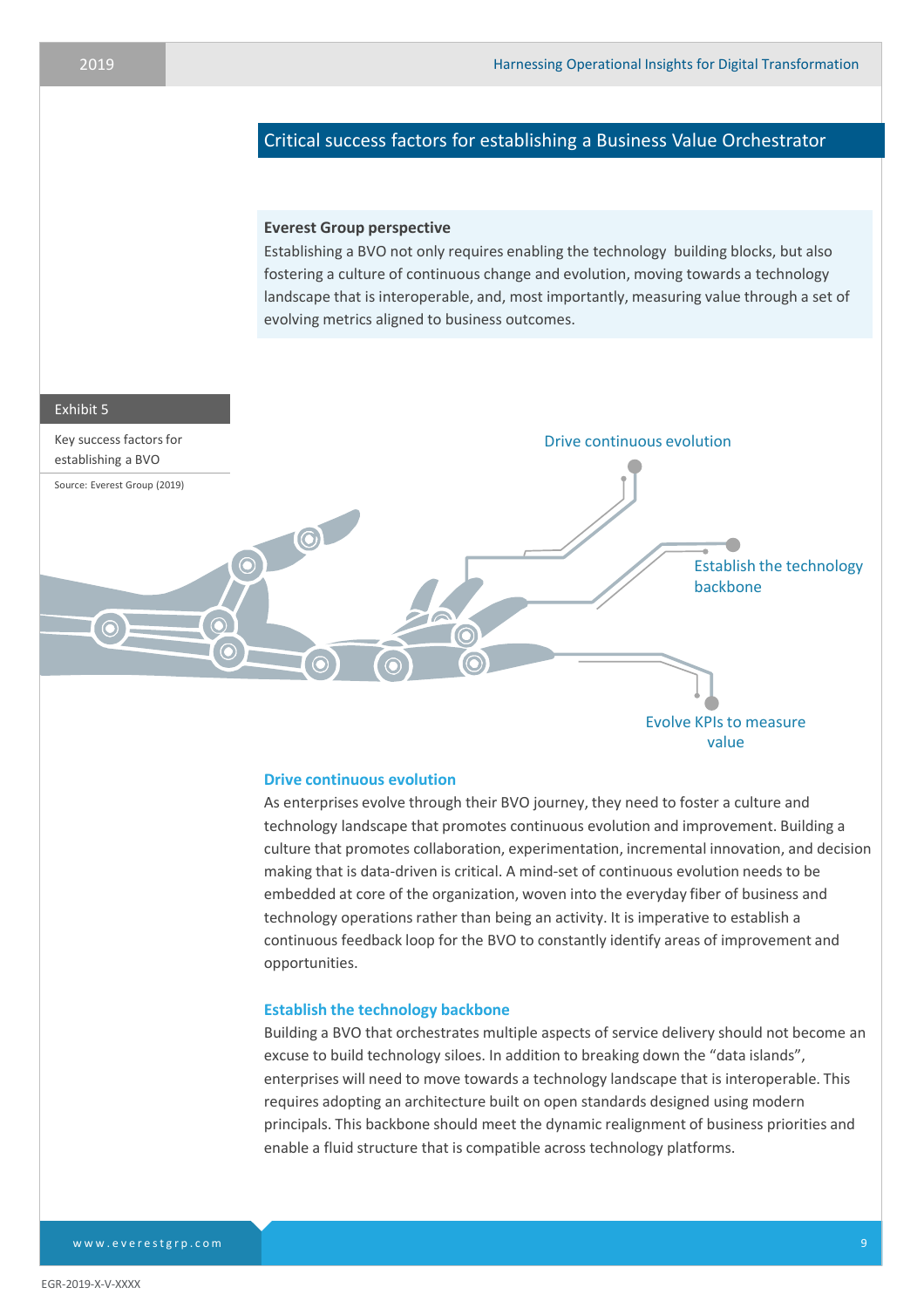# Enterprises are increasingly moving towards making IT organization focused on measurable outcomes aligned to business objectives. Our research indicates that **65%** of leading enterprises have adopted some form of an outcome-oriented approach.<sup>1</sup>

## **Evolve KPIs to measure value**

Once the BVO is established, enterprises should measure themselves on enhanced KPIs and metrics. Traditionally, most enterprises have used IT SLAs or metrics such as downtime, error rates, resolution time to measure the performance and efficiency of business operations. Though these are still relevant, they themselves do not fully measure effectiveness of performance and efficiency for digital businesses. IT and business teams must collectively own the responsibility to evolve KPIs to measure value delivered. It is essential for enterprises to identify measurable indicators that will help evaluate the impact of IT metrics such as availability, resolution time, release frequency on end business outcomes such as cost of delivery, time-to-market or order-to-delivery cycle time. For example, in addition to the availability measured for a system, the cost saved due to uptime should be co-related.

# **Driving BVO adoption: key challenges and best practices**

There are multiple challenges that could impede meaningful adoption and scaling of a BVO, as demonstrated in Exhibit 6. Overcoming key challenges will require enterprises to consider cornerstone practices underpinning the progress of the BVO adoption journey.



www.everestgrp.com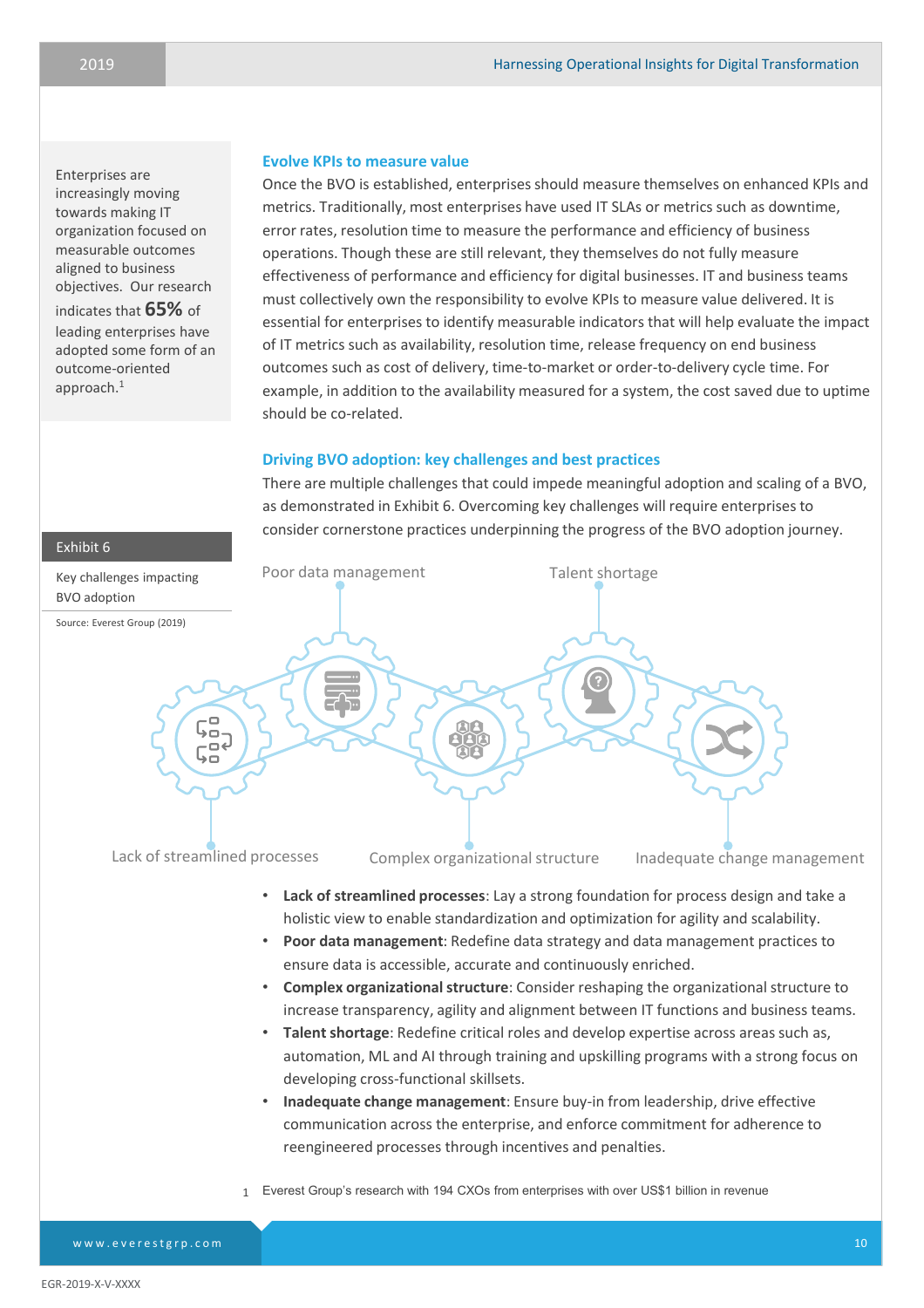# Conclusion

## Exhibit 7

Enterprise BVO adoption journey

Source: Everest Group (2019)

As enterprises embark on the journey to adopt a BVO, Everest Group recommends following an incremental approach. We realize a massive change management exercise can kill the initiative before it begins. Enterprises would need to traverse through three broad phases to scale adoption. This requires a combination of incremental and pragmatic changes across multiple dimensions such as, culture, operating structure, technology, processes, and governance in each of the phases as illustrated below.

Taking a disciplined approach to harness operational insights for digital transformation provides significant competitive benefits, and helps measure and derive business value from digital transformation initiatives.